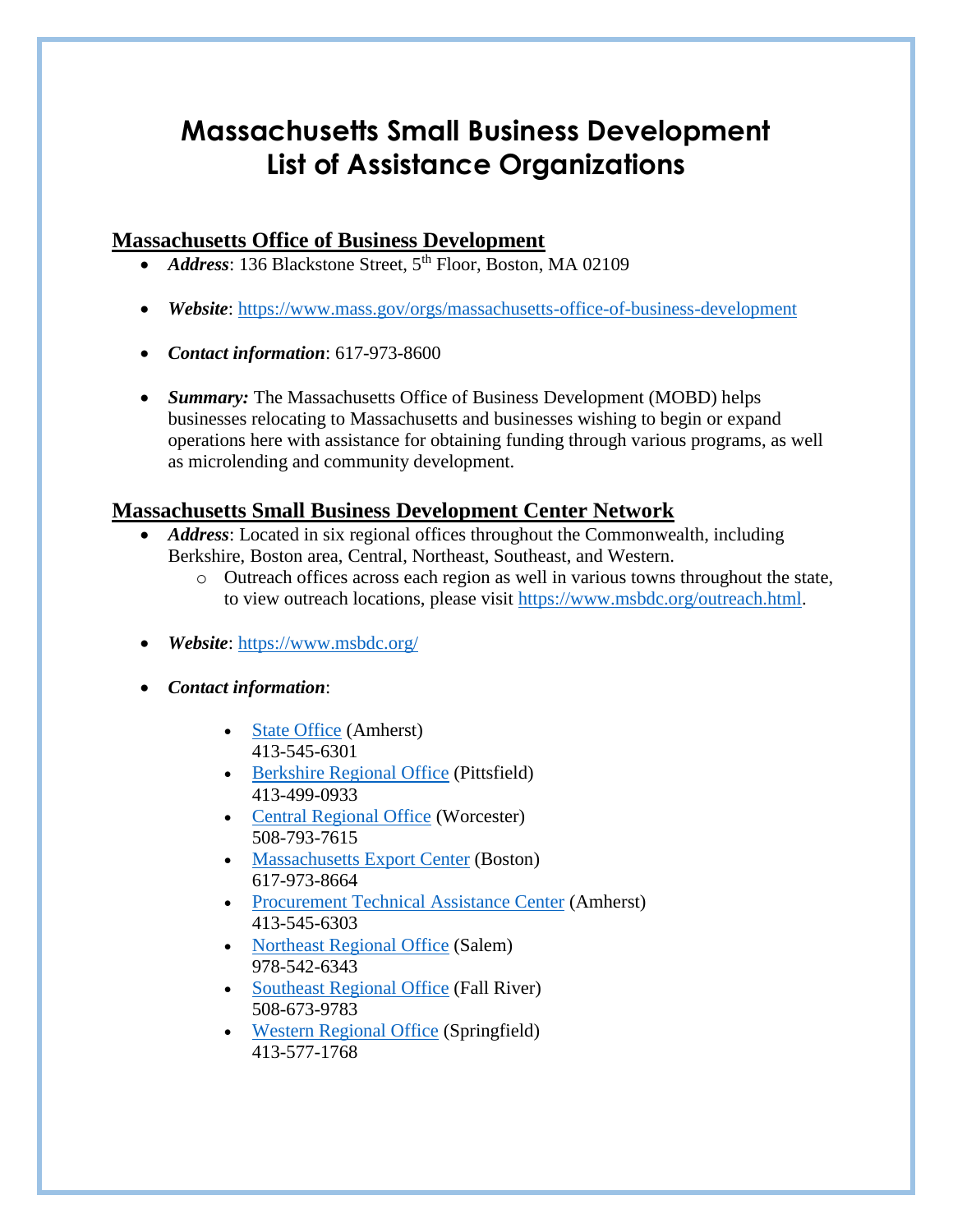*Summary*: The Massachusetts Small Business Development Center (MSBDC) Network provides one-to-one free comprehensive and confidential services focusing on, business growth and strategies, financing and loan assistance as well as strategic, marketing and operational analysis. In addition, low-cost educational training programs are offered across the state targeted to the needs of small businesses.

This is achieved through three integrated product lines:

- o Business Advisory Services
- o Government Contracting
- o International Trade Assistance

Services are delivered through a statewide network of skilled professionals supported by a vast network of federal, state, educational and private sector partners. With seven regional and specialty offices and 38 outreach locations across the state, services are available within 30-minutes of most potential clients in the state.

### **Mass BizWorks**

- *Address*: online
- *Website*:<https://www.mass.gov/mass-bizworks>
- *Contact information*: complete online contact form
- *Summary*: Massachusetts BizWorks is a federal and state collaboration designed to enhance and align the services offered to Massachusetts businesses. It simplifies and coordinates efforts among agencies that work with businesses. You don't have to contact multiple agencies to take advantage of the Commonwealth's resources. Just contact BizWorks, and you'll be connected to a variety of services.

#### **MassDevelopment**

- Address: 99 High Street, Boston, MA 02110
- *Website*:<https://www.massdevelopment.com/>
- *Contact information*: 617-330-2000, 800-445-8030, or through the online form
- *Summary*: MassDevelopment, the state's economic development and finance agency, [works with businesses, nonprofits, financial institutions, and communities](https://www.massdevelopment.com/who-we-help/) to stimulate economic growth across the Commonwealth. Through these collaborations, we help create jobs, increase the number of housing units, revitalize urban environments, and address factors limiting economic growth including transportation, energy, and infrastructure deficiencies.

### **Massachusetts Growth Capital Corporation**

*Address*: 529 Main Street, Schrafft Center, Suite 201, Charlestown, MA 02129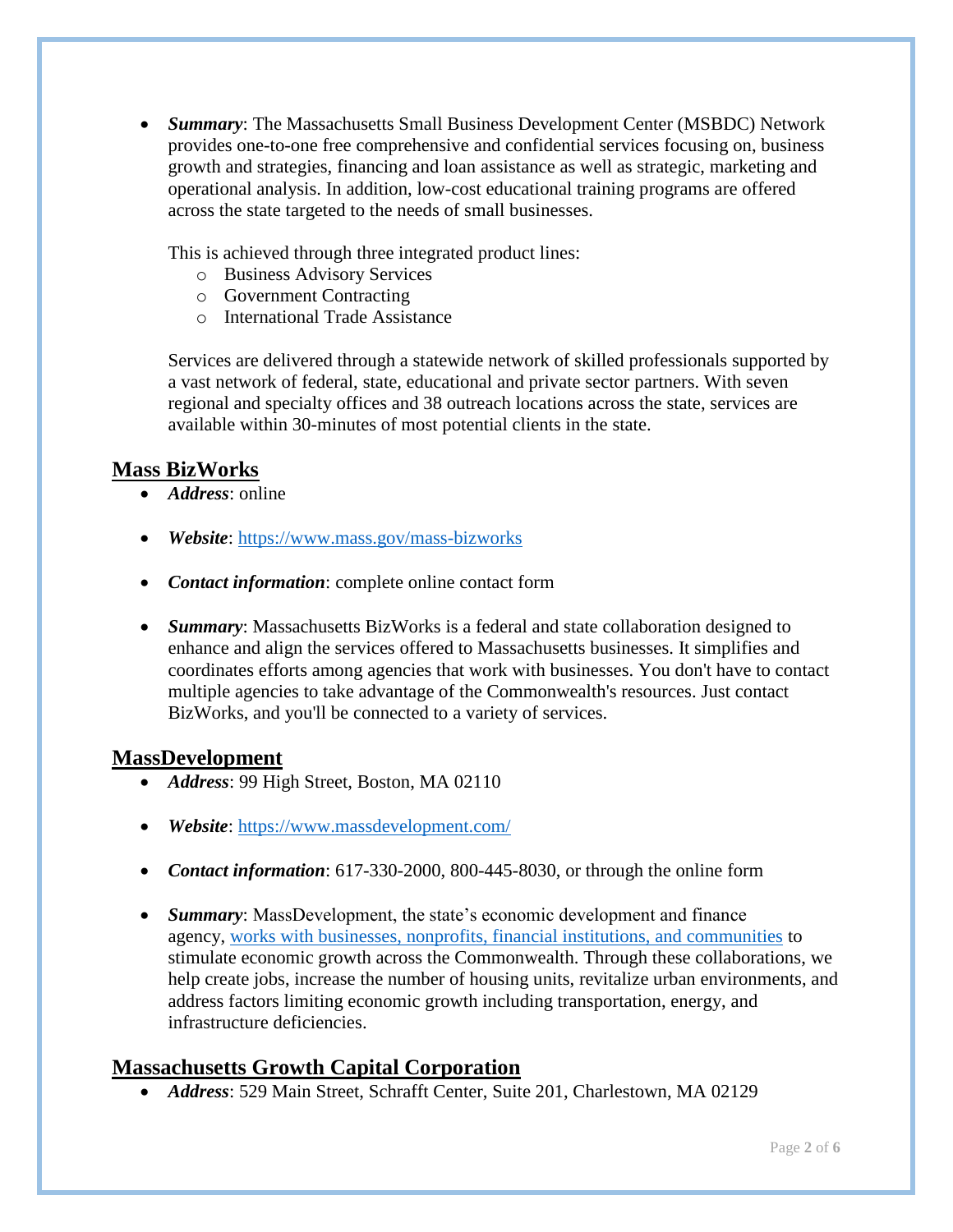- *Website*:<http://www.massgcc.com/> or<http://www.empoweringsmallbusiness.org/>
- **Contact information**: 617-523-6262 (tel), 617-523-7676 (fax), or through the online form
- *Summary*: The Mission of the Massachusetts Growth Capital Corporation (MGCC) is to create and preserve jobs at small businesses, women- and minority-owned businesses, and to promote economic development in underserved, gateway municipalities and lowand moderate-income communities. MGCC provides a centralized resource at the state level that offers working capital, loan guarantees, and targeted technical assistance to solve specific financial and operational problems. MGCC will provide 50 % of the cost of such assistance while the company being assisted will invest the other 50%.

#### **MassVentures**

- *Address*: 308 Congress Street, 5<sup>th</sup> Floor, Boston, MA 02210
- *Website*:<https://www.mass-ventures.com/>
- *Contact information*: 617-723-4920 (tel), 617-723-5983 (fax), or through the online form
- *Summary*: MassVentures was formed in 1978 as a quasi-public corporation by the Commonwealth of Massachusetts to address the capital gap for start-up companies and to encourage the growth of early-stage technology firms. MassVentures' enabling and governing legislation is Chapter 40G of Massachusetts General Laws as amended in 1993 and 2002. MassVentures is a venture capital firm focused on fueling the Massachusetts innovation economy by funding early-stage, high-growth Massachusetts startups as they move from concept to commercialization.

### **Massachusetts Alliance for Economic Development (MassEcon)**

- *Address*: 101 Walnut Street, Watertown, MA 02472
- *Website*:<https://massecon.com/>
- **Contact information**: 617-924-4600, or through the online form
- *Summary*: Bringing the public and private sectors together, MassEcon works to create a supportive culture for business, enhance job growth, promote investment in communities, and spread prosperity throughout the state. Working with its public sector partners, MassEcon brings a private-sector voice to marketing Massachusetts as a place to do business. MassEcon assists with business development such as site finding, research, and programming and education.

# **Small Business Administration (SBA) Boston & Springfield District Offices**

 *Address*: 10 Causeway Street, Room 265A, Boston, MA 02222 & One Federal Street Building 101-R, Springfield, MA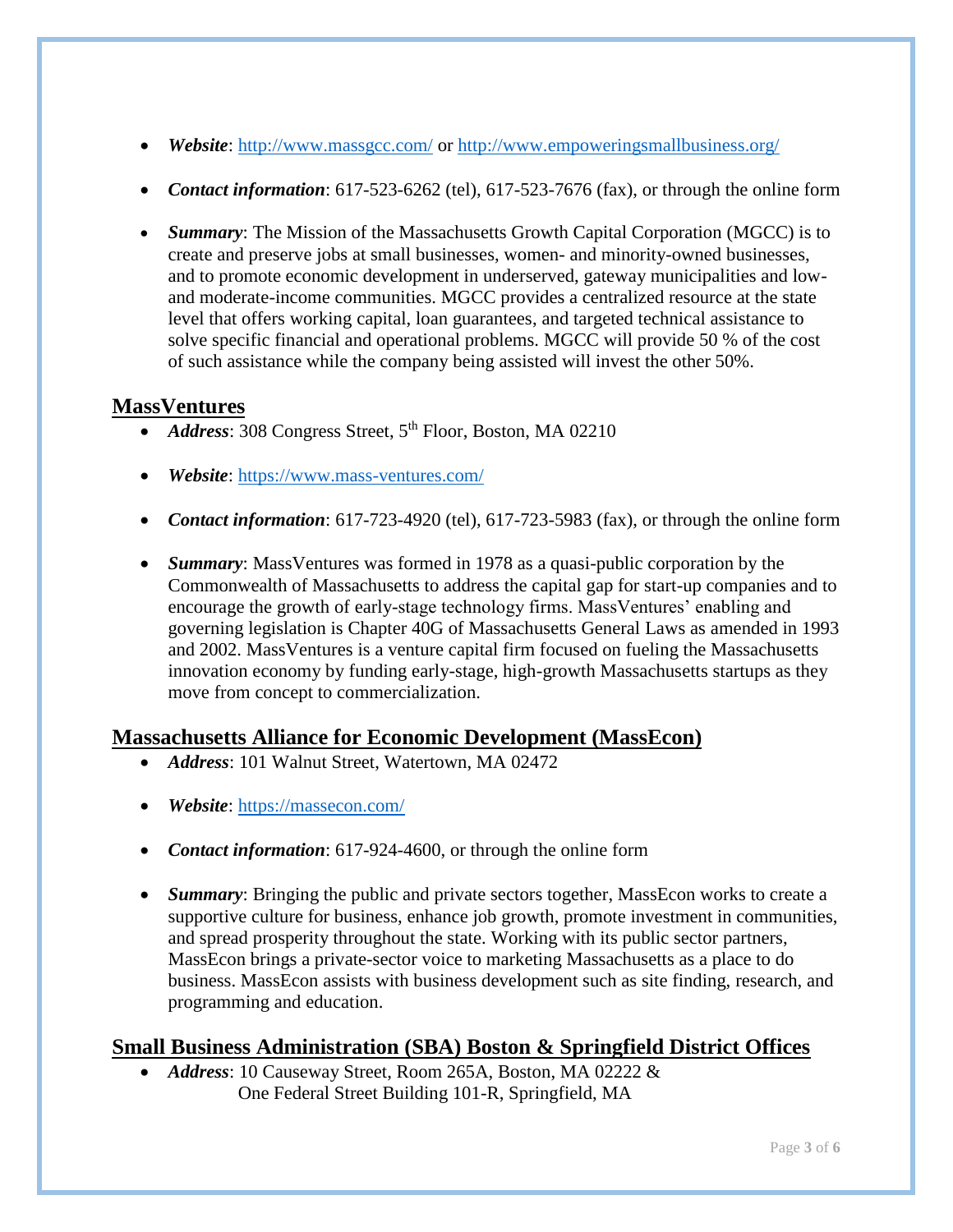- *Website*:<https://www.sba.gov/offices/district/ma/boston>
- *Contact information*: 617-565-5590 (Boston) & 413-785-0484 (Springfield)
- *Summary:* The SBA is a US government agency that provides support to small businesses through various programs.

### **SCORE Boston**

- *Address*: 10 Causeway Street, Room 265A, Boston, MA 02222
- *Website*:<https://boston.score.org/>
- *Contact information*: 617-565-5591
- *Summary:* SCORE is a program partnered with the SBA that provides free counseling and mentoring to those who desire to start or build a business in the greater Boston area.

# **New England Business Association (aka. Smaller Business Association of New England)**

- *Address*: 1601 Trapelo Road, Suite 172, Waltham, MA 02451
- *Website*:<https://newenglandbusiness.org/>
- *Contact information*: 781-890-9070, or through [info@newenglandbusiness.org](mailto:info@newenglandbusiness.org)
- *Summary:* New England Business Association provides businesses with more access to capital, exclusive rates on services and products via a preferred vendor program, and innovative business-to-business networking platforms.

### **Center for Women & Enterprise**

- *Address*: Central MA Office: 69 Milk St., Suite 217, Westborough, MA Eastern MA Office: 24 School St., 7<sup>th</sup> Floor, Boston, MA
- *Website*:<https://www.cweonline.org/>
- *Contact information*: 508-363-2300 (Central MA), 617-536-0700 (Eastern MA), or through [info.CentralMA@cweonline.org](mailto:info.CentralMA@cweonline.org) or [info.EasternMA@cweonline.org](mailto:info.EasternMA@cweonline.org)
- *Summary:* The Center for Women & Enterprise is a nationally known nonprofit organization dedicated to helping people start and grow their businesses. CWE has worked with more than 37,300 Massachusetts, Rhode Island, New Hampshire and Vermont entrepreneurs since 1995.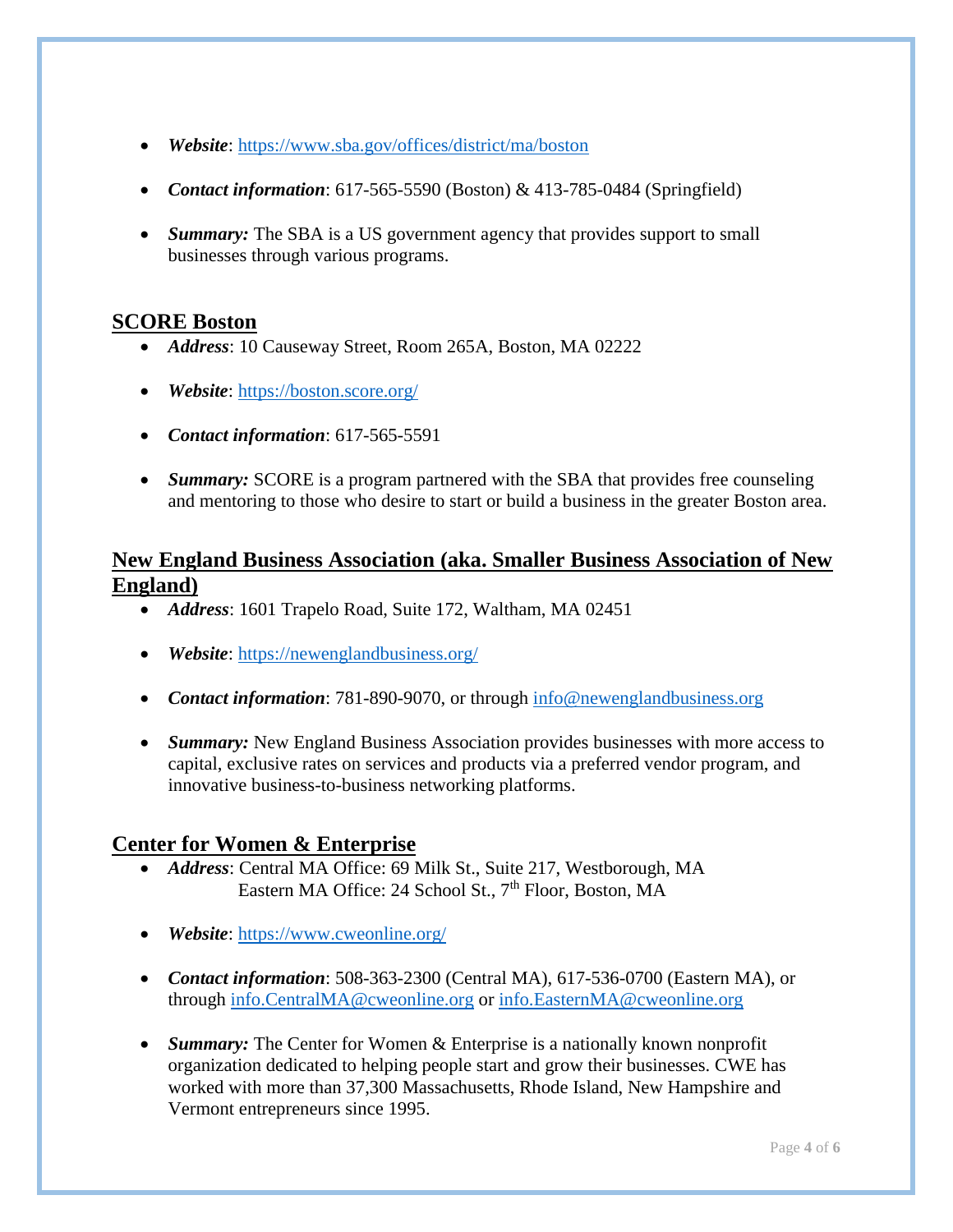# **Massachusetts Association of Community Development Corporations**

- *Address*: 15 Court Square, Suite 600, Boston, MA 02108
- *Website*:<https://macdc.org/small-business-development>
- *Contact information*: 617-426-0303
- *Summary:* MACDC provides training, technical assistance and access to capital to small businesses and micro-enterprises, including those located in inner-city and rural communities, those from immigrant communities and communities of color and other traditional disadvantaged communities.

# **Massachusetts Immigrant and Refugee Advocacy Coalition**

- *Address*: 105 Chauncy Street, Suite 901, Boston, MA 02111
- *Website*:<https://www.miracoalition.org/entrepreneurship-64430/business-resource-center>
- *Contact information*: 617-350-5480
- *Summary:* The MIRA Coalitions has created a guide aiding immigrants in opening a business in Massachusetts and offers information regarding state, local, and national resources for both immigrant entrepreneurs and financial partners and lenders.

### **Commonwealth Corporation**

- *Address*: 2 Oliver Street, 5th Floor, Boston, MA 02109 4 Bay Road, Building A, Suite 100, Hadley, MA 01035
- *Website*:<http://commcorp.org/>
- *Contact information*: 617-727-8158 (Boston), 413-584-3627 (Western MA), or through email [info@commcorp.org.](mailto:info@commcorp.org)
- *Summary:* Commonwealth Corporation is a quasi-public workforce development agency that designs and executes programs in partnership with businesses, educators, and providers. They support the development of education and the skills training that connect to real job opportunities, with sensitivity to regional economic differences.

# **Entrepreneurship For All (EforAll)**

- *Address*: Wannalancit Mills, 1st Floor, 175 Cabot Street, Suite #100 Lowell, MA 01854 \*Also has an office in the Southeast area.
- *Website*:<https://eforall.org/>